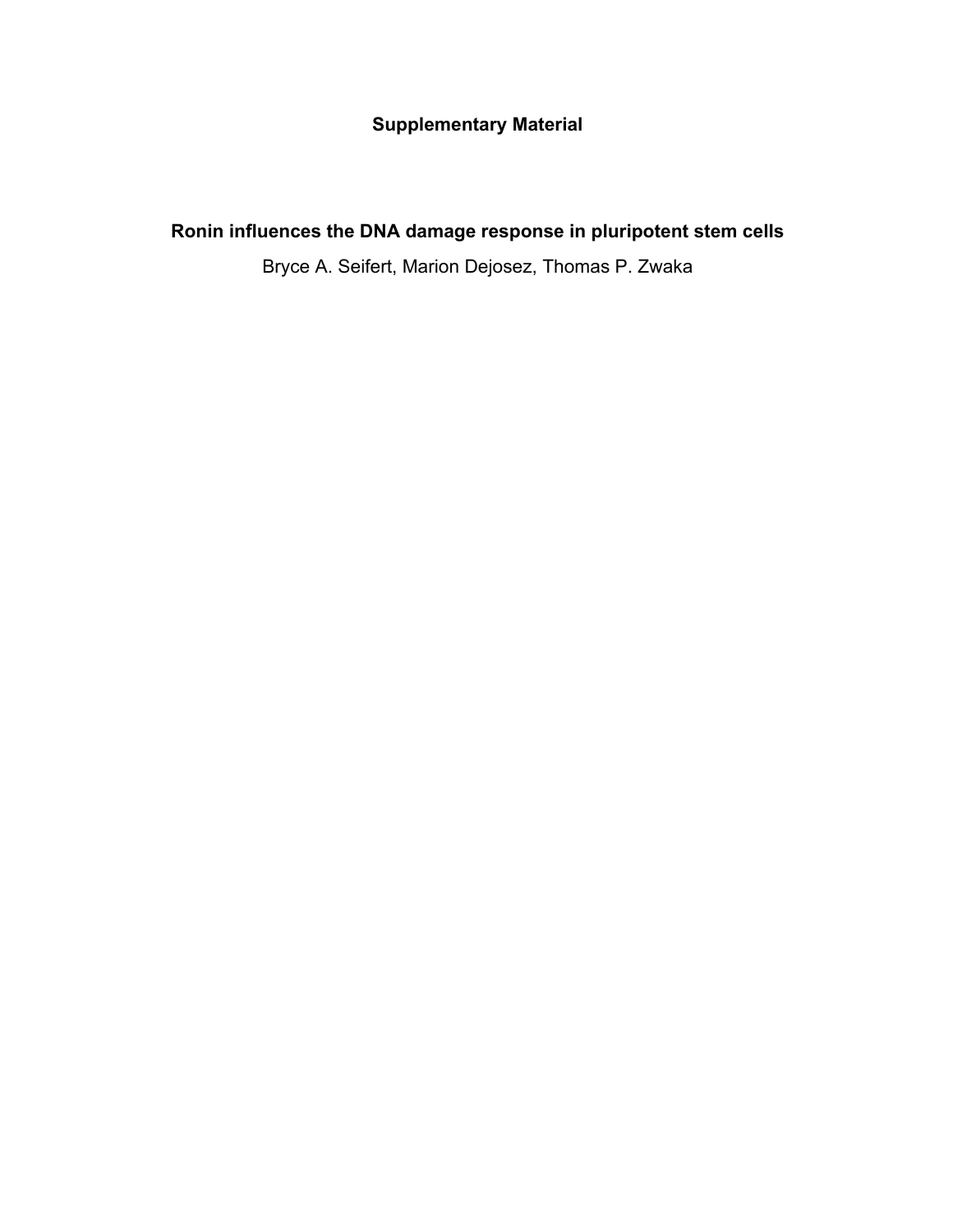

**Supplementary Fig. S1.** Experimental outline and conditional loss of Ronin upon 4HT treatment. (**A**) *Roninfl/fl* and *Roninfl/fl; Cre-ERT2* ESCs were treated for 4 days with 4HT or ethanol and subjected to western blot. (**B**) Experimental timeline for dose response curves and DNA damage assays. *Roninfl/fl* and *Roninfl/fl; Cre-ERT2* ESCs were treated with 4HT or vehicle (ethanol) for 4 days prior to DNA-damaging treatment or serum starvation. The cells were subsequently maintained for 3 days prior to determining percent survival. For DNA damage assays, the cells were damaged on day 4 before conducting comet assays, western blots, or flow cytometry.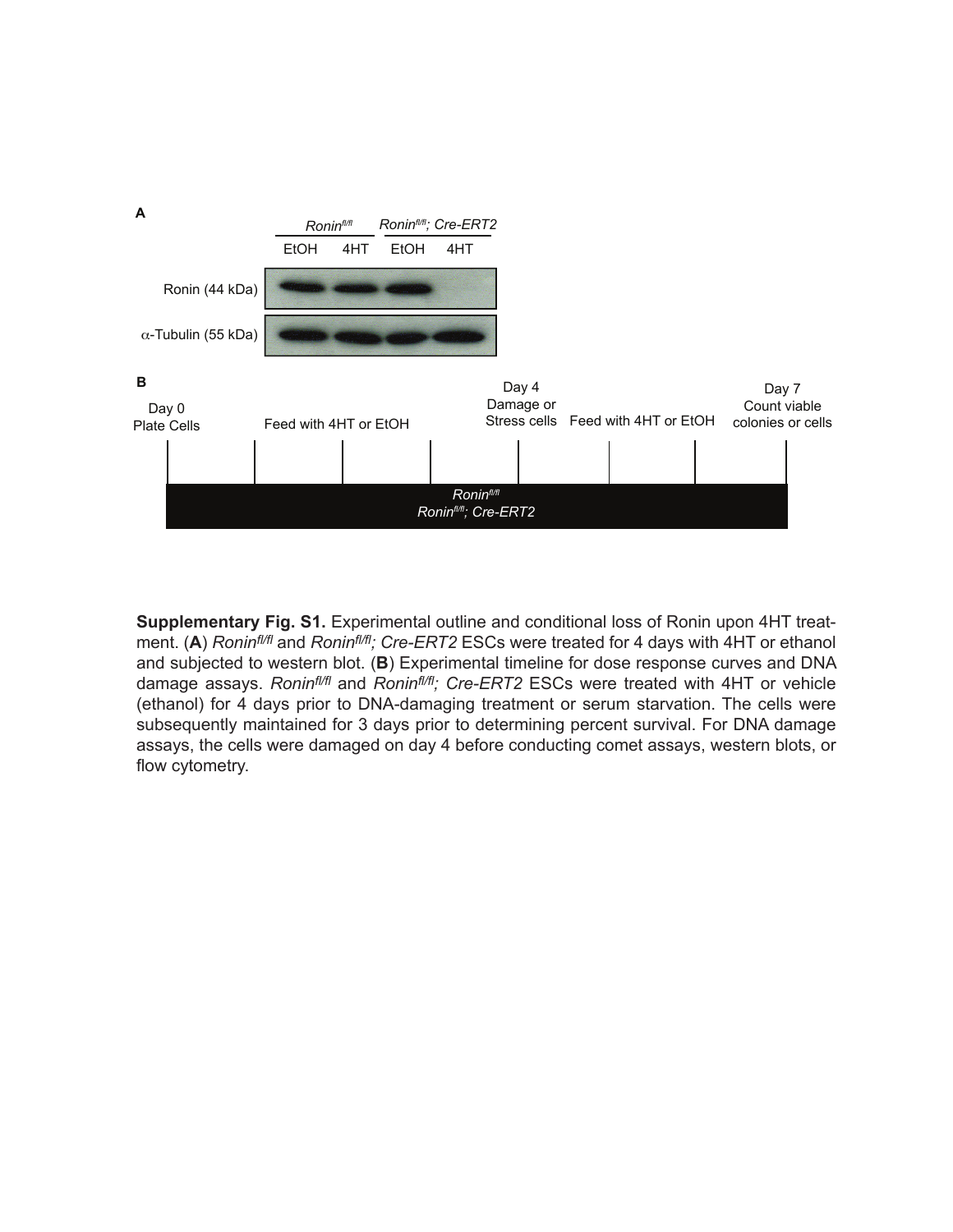

*Ronin+/-; Cre-ERT2*, EtOH *Ronin+/-; Cre-ERT2*, 4HT **<sup>-■</sup>** *Ronin<sup>f|/fl</sup>; Cre-ERT2*, EtOH *Roninfl/fl; Cre-ERT2*, 4HT

**Supplementary Fig. S2.** (**A**) Activation of Cre recombinase in *Ronin+/-; Cre-ERT2* ESCs does not significantly affect UV-C sensitivity in 4HT treated cells when compared to ethanol treated cells. (**B**) *Ronin* knockout ESCs do not show increased sensitivity to serum starvation (right). Dose response curves for serum starvation in 4HT-treated and ethanol-treated *Roninfl/fl; Cre-ERT2* ESCs as controls. Percent survival was determined by counting viable cells by trypan blue exclusion using an automated cell counter. Values represent the mean ± s.e.m. (n=3).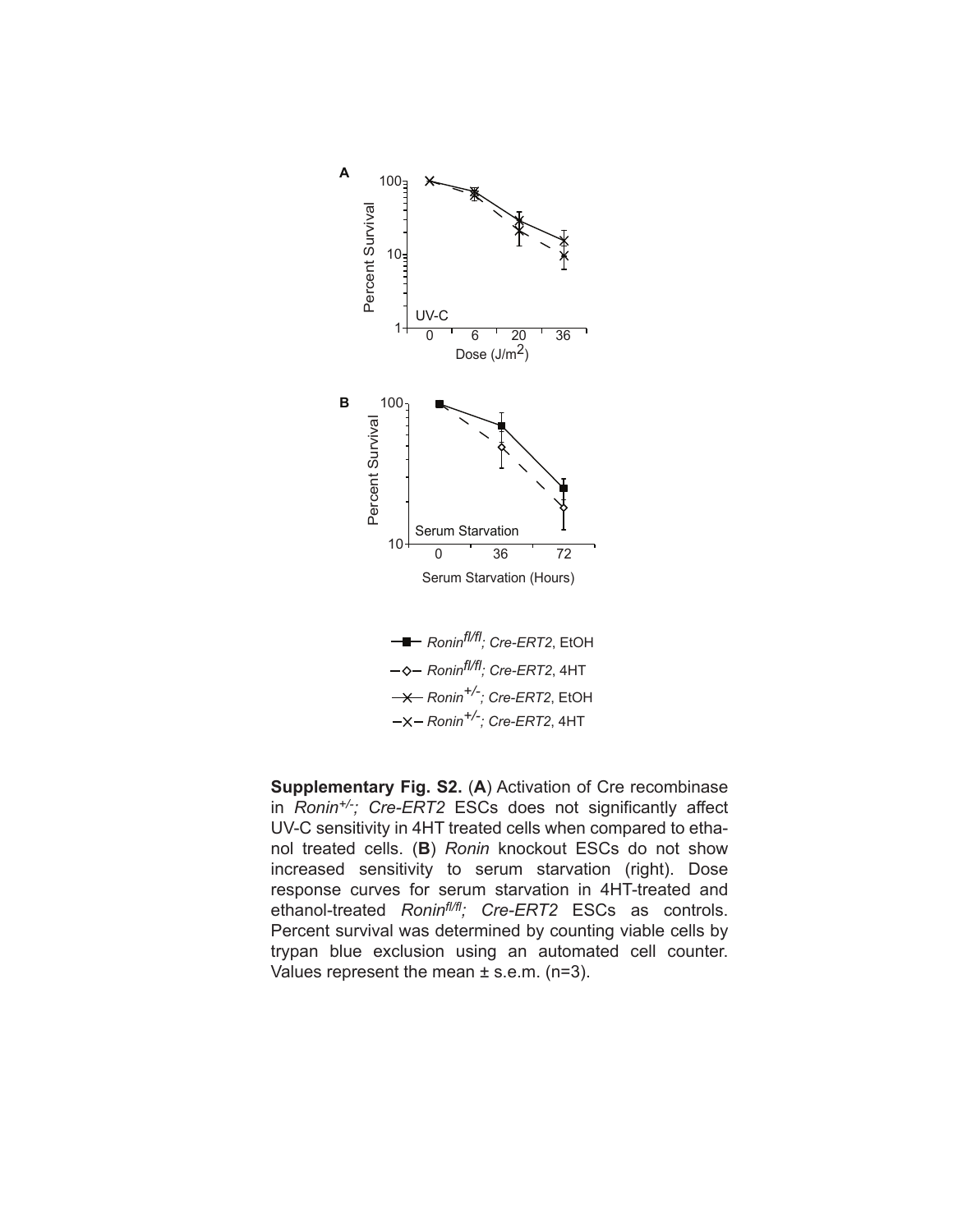

**Supplementary Fig. S3.** DNA repair is not impaired after γ-irradiation with 2.3 gy in Control (Roninfl/fl) cells (lacking Cre-ERT2) when treated with 4HT in comparison with EtOH. Cells were allowed to recover for 0, 4 and 6 h after irradiation and remaining DNA damage was quantified in comet assays. 173 comets were counted for each condition. Shown are the results for one of three independent experiments. \*\*\*P<0.001 or \*\*P<0.01 comparing 4HT-treated versus EtOH-treated cells for each time point by Kolmogorov-Smirnov test.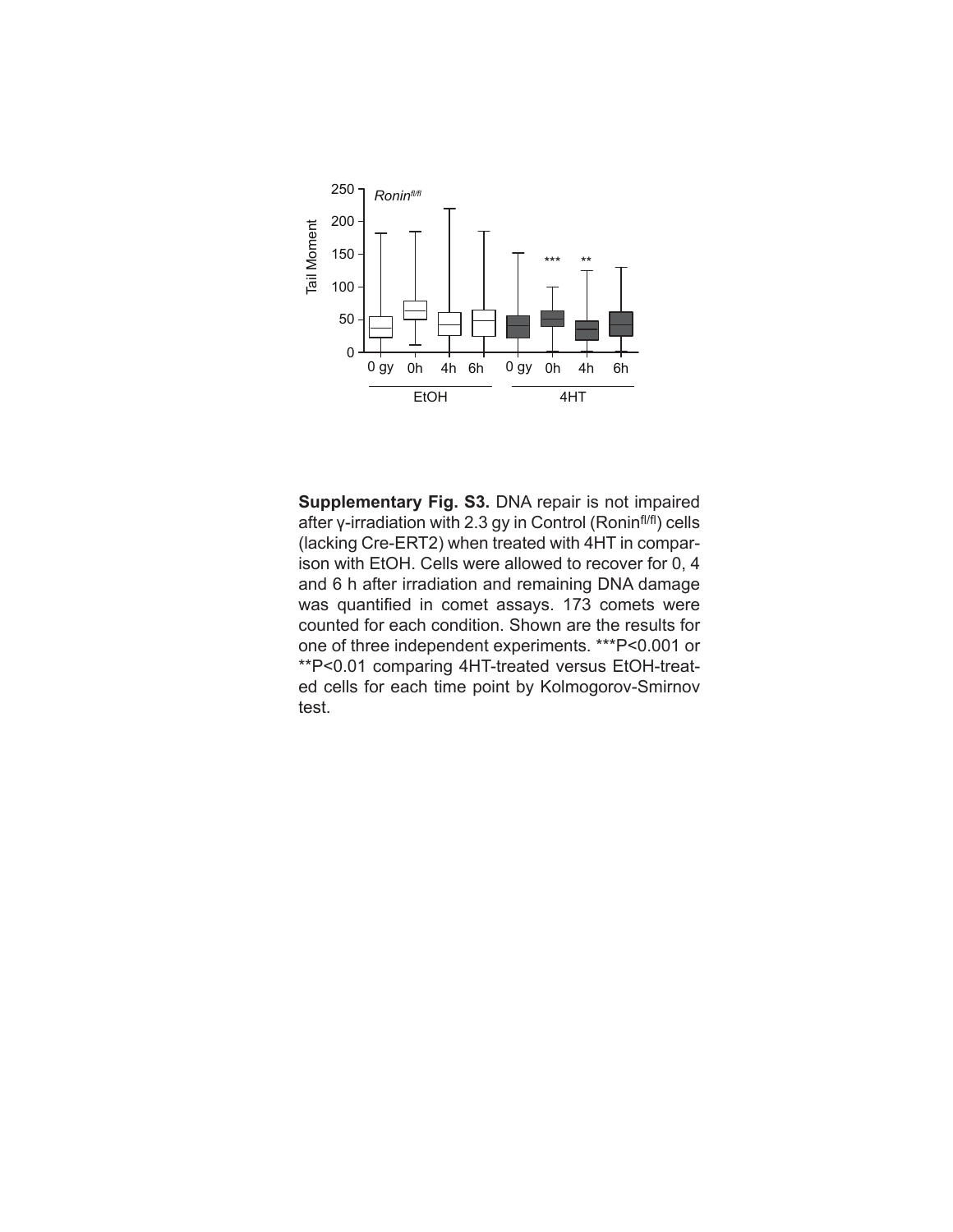

Recovery time after UV-C treatment [h]

**Supplementary Fig. S4.** After UV-C induced DNA damage, Ronin loss leads to increased phosphorylation of Chk1, but not of p53. *Roninfl/fl; Cre-ERT2* ESCs were treated for 4 days with EtOH as control or 4HT to induce *Ronin* knockout, irradiated with 12 J/m2 UV-C and allowed to recover for 1, 5, or 9 hours. Protein levels were detected by western blot and signal intensities were quantified with the Image J software. Shown is the mean  $\pm$  SD for each time point (n=3). (-, unirradiated control; p-p53, phospho-p53; p-Chk1, phospho-Chk1). Significance was determined by paired, two-tailed t-test. \*\*\**P*<0.001, \*\**P*<0.01.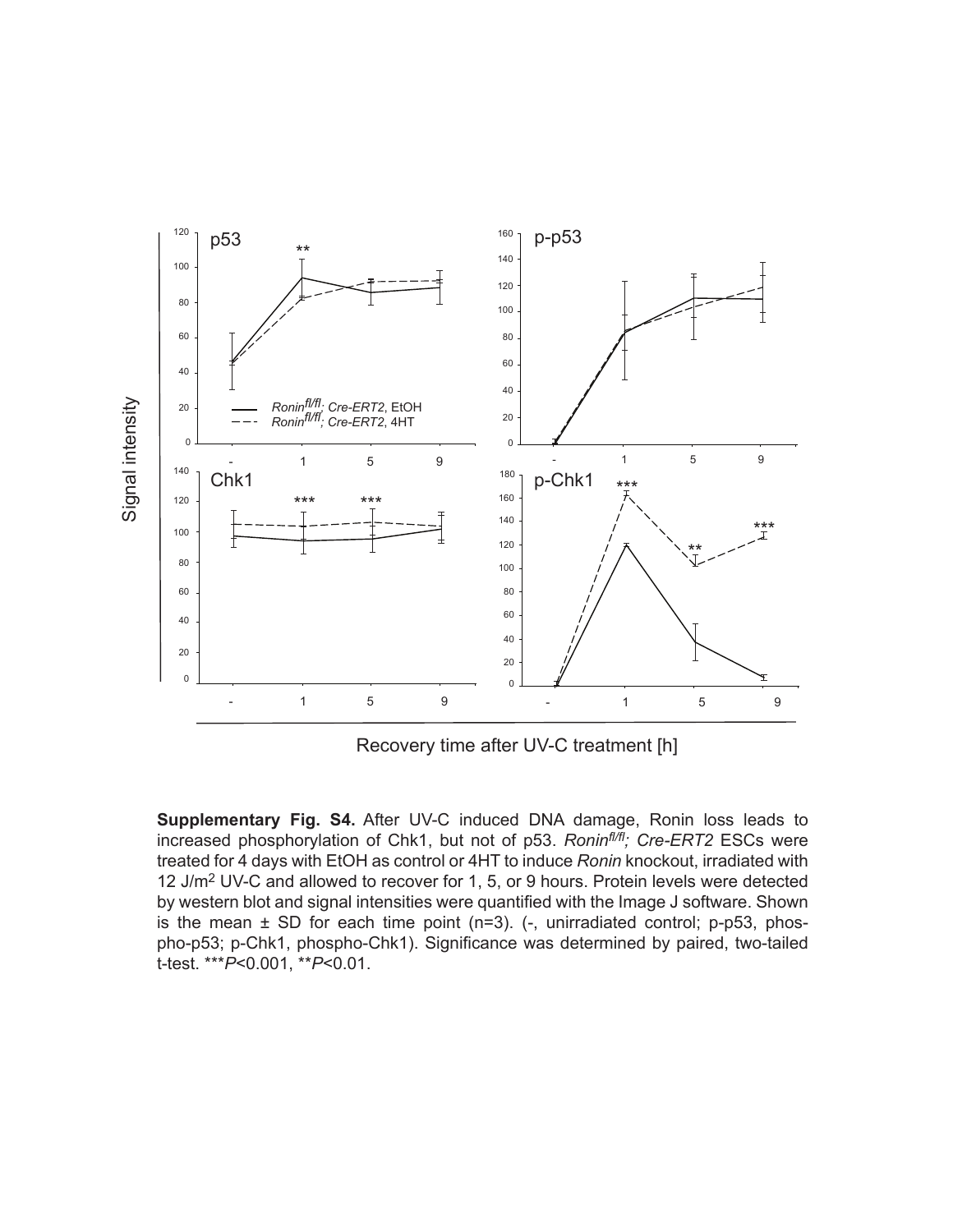| Oligo ID      | <b>Name</b>       | 5'-3'-Sequence                   |
|---------------|-------------------|----------------------------------|
| <b>BAS254</b> | Rad18_qPCR_F      | ATGCTGGGAGCTGTAGTTCTTGTG         |
| <b>BAS255</b> | Rad18_qPCR_R      | <b>CTACGCCCTGGAATGTCTCACTTT</b>  |
| <b>BAS258</b> | Wrnip1 qPCR F     | GCCTGTTGTGACGGAGAACTACAT         |
| <b>BAS259</b> | Wrnip1 qPCR R     | TCGTGTCGGGAAGTGTAGTCCAAA         |
| <b>BAS260</b> | Gtf2h4_qPCR_F     | <b>GTCGCAAGGCATCTTGGGAATTGT</b>  |
| <b>BAS261</b> | Gtf2h4 qPCR R     | <b>CTTGCGGTGCCTTTAGGGATTTGT</b>  |
| <b>BAS278</b> | RBS qPCR F        | ACCTTTCGCTTAGGACGAGCTTCA         |
| <b>BAS279</b> | RBS qPCR R        | ACACCGCGATATCCTGTTCAGAGT         |
| <b>BAS280</b> | NBS qPCR F        | GAGCACTTGCCTAGCAAGCACAAA         |
| <b>BAS281</b> | NBS_qPCR_R        | GAGACCCAAGCAAGTGAGAAGACA         |
| <b>BAS284</b> | Rad18_qRTPCR_F    | AGAGAAGTCAGCCCACAACAGACT         |
| <b>BAS285</b> | Rad18 qRTPCR R    | TCACTGTACGGAAAGCTGGCACAA         |
| <b>BAS305</b> | mActb_qRTPCR_F    | GACAGGATGCAGAAGGAGATTACTG        |
| <b>BAS306</b> | mActb_qRTPCR_R    | TACTTGCGCTCAGGAGGAGCAATG         |
| <b>BAS307</b> | mOct4 qRT-PCR F   | CAGATCACTCACATCGCCAATCAG         |
| <b>BAS308</b> | mOct4_qRT-PCR_R   | <b>CTGTAGCCTCATACTCTTCTCGTTG</b> |
| <b>BAS311</b> | mThap11_qRT-PCR_F | CACTTCTTCAGGTTGGCCAGCAAT         |
| <b>BAS312</b> | mThap11 qRT-PCR R | ACCGGGTAGCATGGAAAGGAGAAA         |
| <b>BAS329</b> | Wrnip1 qRT-PCR F  | <b>GTTGACTTCTTCAAGCAGAGGCGG</b>  |
| <b>BAS330</b> | Wrnip1 qRT-PCR R  | CAACCAACTCCAAGATCCAGTGAC         |
| <b>BAS331</b> | Gtf2h4 qRT-PCR F  | CATAACAGACCAGATTCGGCTGTG         |
| <b>BAS332</b> | Gtf2h4 qRT-PCR R  | CTTGCGACAGGAACTGGTTATACAG        |

**Supplementary Table 1.** Oligo sequences used in ChIP-PCR and qRT-PCR.